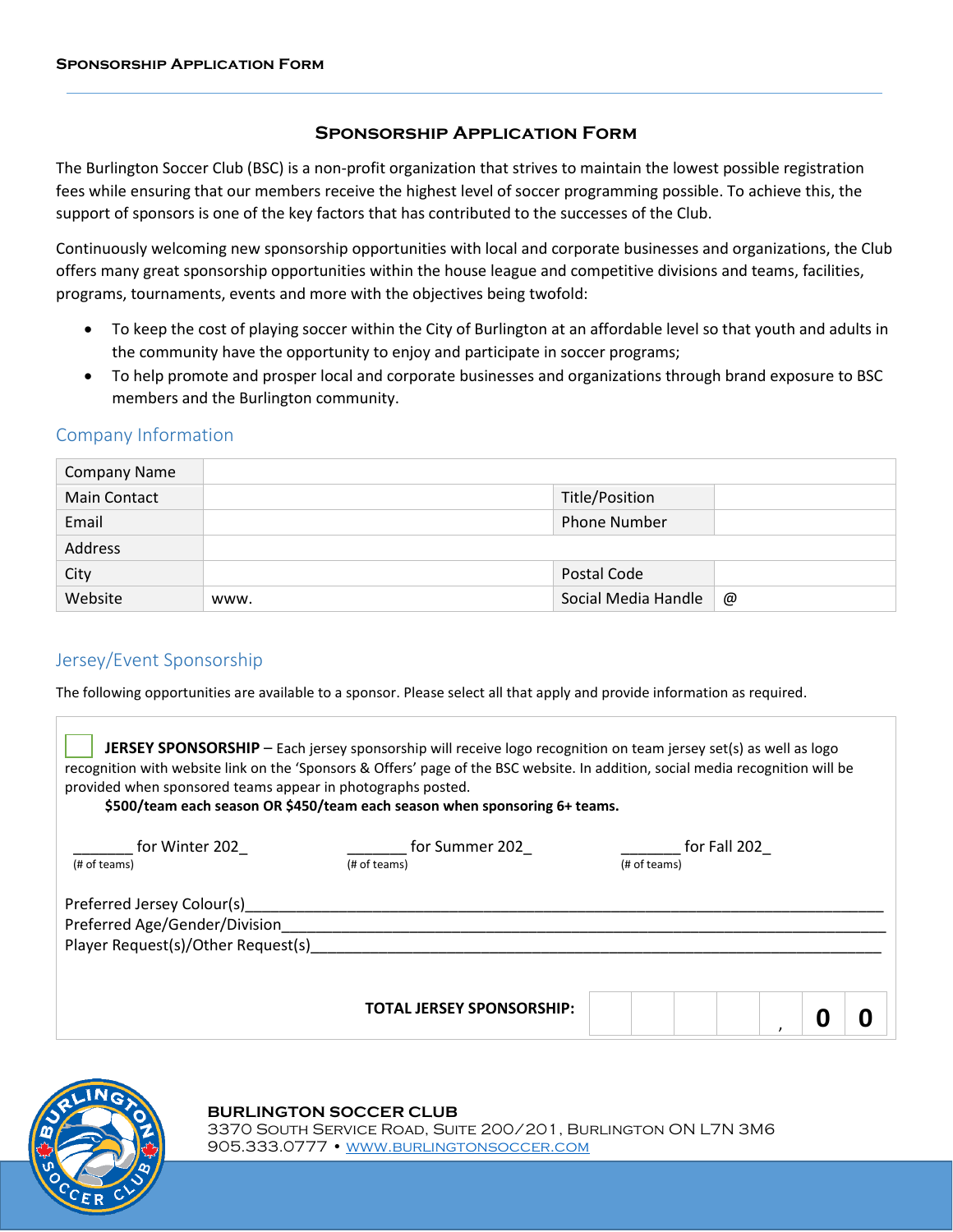R

| Burli Blast (U3-U6 Finals) - July                                                                                                                                                                                                                             | <b>Estimated Attendance: 2,000</b> |                                            |  |   |   |
|---------------------------------------------------------------------------------------------------------------------------------------------------------------------------------------------------------------------------------------------------------------|------------------------------------|--------------------------------------------|--|---|---|
| Mini Soccer Day (U7-U12 Finals) - August                                                                                                                                                                                                                      | <b>Estimated Attendance: 3,000</b> |                                            |  |   |   |
|                                                                                                                                                                                                                                                               |                                    |                                            |  |   |   |
| <b>COMPETITIVE EVENT SPONSORSHIP</b> - Each event sponsorship will include event access & vendor space. Sponsor will<br>receive website & social media recognition leading up to, during & after the event. \$500/one (1) event, \$900/two (2) events         |                                    |                                            |  |   |   |
| Peel Halton Soccer Festival - July/August                                                                                                                                                                                                                     | <b>Estimated Attendance: 4,000</b> |                                            |  |   |   |
| League 1 Double Header - May/June/July                                                                                                                                                                                                                        | Estimated Attendance: 1,000        |                                            |  |   |   |
| Other Request(s)_____________                                                                                                                                                                                                                                 |                                    |                                            |  |   |   |
|                                                                                                                                                                                                                                                               |                                    |                                            |  |   |   |
|                                                                                                                                                                                                                                                               | <b>TOTAL EVENT SPONSORSHIP:</b>    |                                            |  | 0 | O |
|                                                                                                                                                                                                                                                               |                                    |                                            |  |   |   |
| <b>Custom Sponsorship</b>                                                                                                                                                                                                                                     |                                    |                                            |  |   |   |
|                                                                                                                                                                                                                                                               |                                    |                                            |  |   |   |
| <b>PREMIUM/GOLD/SILVER SPONSORSHIP PACKAGES</b> - The following opportunities are available to a sponsor. Please<br>select all that apply so we can better develop a sponsorship program that fits your sponsorship objectives. Packages are designed         |                                    |                                            |  |   |   |
| to be a year in length and include both indoor seasons (Fall & Winter) and the outdoor Summer season.                                                                                                                                                         |                                    |                                            |  |   |   |
|                                                                                                                                                                                                                                                               |                                    |                                            |  |   |   |
| Team Jersey Sponsorship                                                                                                                                                                                                                                       | Event Sponsorship                  |                                            |  |   |   |
| Website Exposure (Logo or Offer)                                                                                                                                                                                                                              |                                    | Social Media Exposure (6,000+ followers)   |  |   |   |
| Program/Camp Naming Rights<br><b>Facility Advertising (Dome Banner)</b>                                                                                                                                                                                       | Dome Naming Rights                 | Newsletter Inclusion (14,000+ subscribers) |  |   |   |
| Promotional Material Distributed to                                                                                                                                                                                                                           |                                    | Player of the Game incentive               |  |   |   |
| Participants (i.e. coupons)                                                                                                                                                                                                                                   |                                    |                                            |  |   |   |
|                                                                                                                                                                                                                                                               |                                    |                                            |  |   |   |
| What would you like to achieve with this sponsorship? (i.e. brand exposure, increase community involvement,                                                                                                                                                   |                                    |                                            |  |   |   |
| increase sales/traffic, etc.)                                                                                                                                                                                                                                 |                                    |                                            |  |   |   |
|                                                                                                                                                                                                                                                               |                                    |                                            |  |   |   |
|                                                                                                                                                                                                                                                               |                                    |                                            |  |   |   |
|                                                                                                                                                                                                                                                               |                                    |                                            |  |   |   |
|                                                                                                                                                                                                                                                               |                                    |                                            |  |   |   |
|                                                                                                                                                                                                                                                               |                                    |                                            |  |   |   |
| What is your target audience? (i.e. boys & girls aged 7-12, etc.)<br>What type of budget would you be comfortable spending (i.e. \$2,000-\$2,500)<br>Other Requests/Additional Information (i.e. jersey colour, player of the game incentive described, etc.) |                                    |                                            |  |   |   |
|                                                                                                                                                                                                                                                               |                                    |                                            |  |   |   |
|                                                                                                                                                                                                                                                               |                                    |                                            |  |   |   |
|                                                                                                                                                                                                                                                               | <b>TOTAL CUSTOM SPONSORSHIP:</b>   |                                            |  | 0 | 0 |

**BURLINGTON SOCCER CLUB** 3370 South Service Road, Suite 200/201, Burlington ON L7N 3M6 905.333.0777 [• www.burlingtonsoccer.com](http://www.burlingtonsoccer.com/)